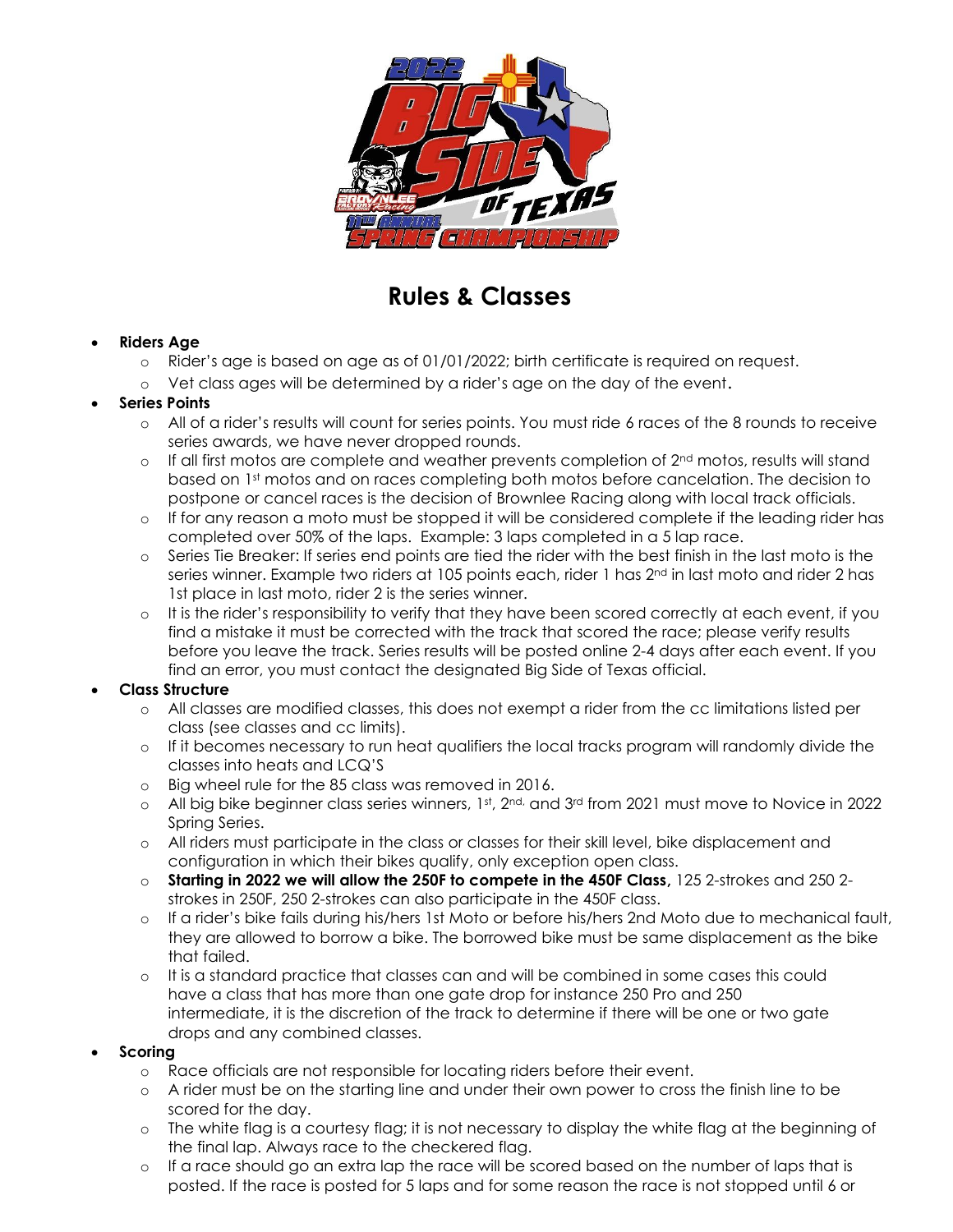more laps are completed. The race will be considered over at the end of the 5th lap. Scorekeepers lap sheets will determine final finishes.

- o DNS means did not start, a rider not coming to the line and completing one full lap will receive a DNS. They receive last place points minus 2 points. Rider must be present.
- o DNF means did not finish, riders will receive a DNF if they do not take the checkered flag. A rider who has a DNF will receive last place points minus 1 point; a rider may push his bike across the finish line. If the finish line is at the top of a large jump, bikes and riders can go around the jump and signal the score keepers.

#### • **Interruption and Continuation of Races**

- o There will be no restarts unless in the opinion of the race officials continuing the race will endanger the riders.
- o A malfunction of the starting gate and any restart will be the race official's decision.
- o If a race is called due to weather and the races have not begun, it is the option of the track to issue refunds or vouchers for future races.

#### • **Point System**

- $o$  1st 35 points
- o 2<sup>nd</sup> 33 Points
- $\circ$  3rd 32 points<br> $\circ$  4<sup>th</sup> 31 points
- $o$  4<sup>th</sup> 31 points
- $o$  5<sup>th</sup> 30 points
- o Will drop one point per place starting with 2<sup>nd</sup>

#### • **Conduct**

- o Brownlee Racing will designate a race official at each round that will be the single point of contact for all concerns with any race related issues and rules.
- o Any on/off track quarrels will be dealt with by a judge designated by Brownlee Racing. These situations if any will be dealt with immediately. Parents are responsible for their own rider's actions, and riders are responsible for their parent's actions! Think before you speak or act, this is a family sport!
- o Physical contact with another rider(s) or spectator(s) can result in expulsion from the event.
- o A rider is responsible for the actions of their pit crew; infractions by rider's pit crew will be grounds for penalties against that rider.
- o Any verbal harassment or physical abuse of the local track officials or Big Side of Texas Race officials will be grounds for disqualification.
- o The promoters of the Big Side of Texas and member tracks reserve the right to refuse service to anyone.
- o No alcoholic beverages or illegal substances will be allowed on the track or starting area. Illegal substances are forbidden from all track properties. Riders should not use any of the above mentioned substances before or during an event as long as they remain in competition. Any rider observed drinking or is impaired will not be allowed to compete in the event.
- o Pit riding of vehicles other than motorcycles for competition is at the discretion of each track.
- o Competition motorcycles should follow the rule of 1st gear to and from the gate. 1st offense, you will start backwards! If you did not learn from the first offence the 2nd infraction is disqualification.
- o You must exit the track under control at a low speed, no high-speed exits!
- o If a rider leaves the track for any reason they must re-enter the track at the safest possible point nearest their point of exit, you should not improve your position.
- o In the event a rider intentionally cuts the track, one lap will be docked on the rider committing the offense.
- o Yellow flag violations: There will be no passing, jumping and no improving of position when a yellow flag is present. Penalty is a minimum of one finishing position per infraction.
- o The only people allowed on the track during races are minibike parents of 50 riders or a family member that is 18 years and older.
- o All riders will be subject to the participating tracks rules when a Big Side of Texas race is not underway. The local track will manage and regulate afterhours behavior.

#### • **Vendors**

o Only vendors pre-approved by Brownlee Racing will be allowed at any Big Side of Texas Championship Event, any approved vendors will not compete with Brownlee Racing on any of our product lines or manufactures we support. Any non-approved vendors that are promoting any goods or services will be asked to stop and can be asked to leave the event.